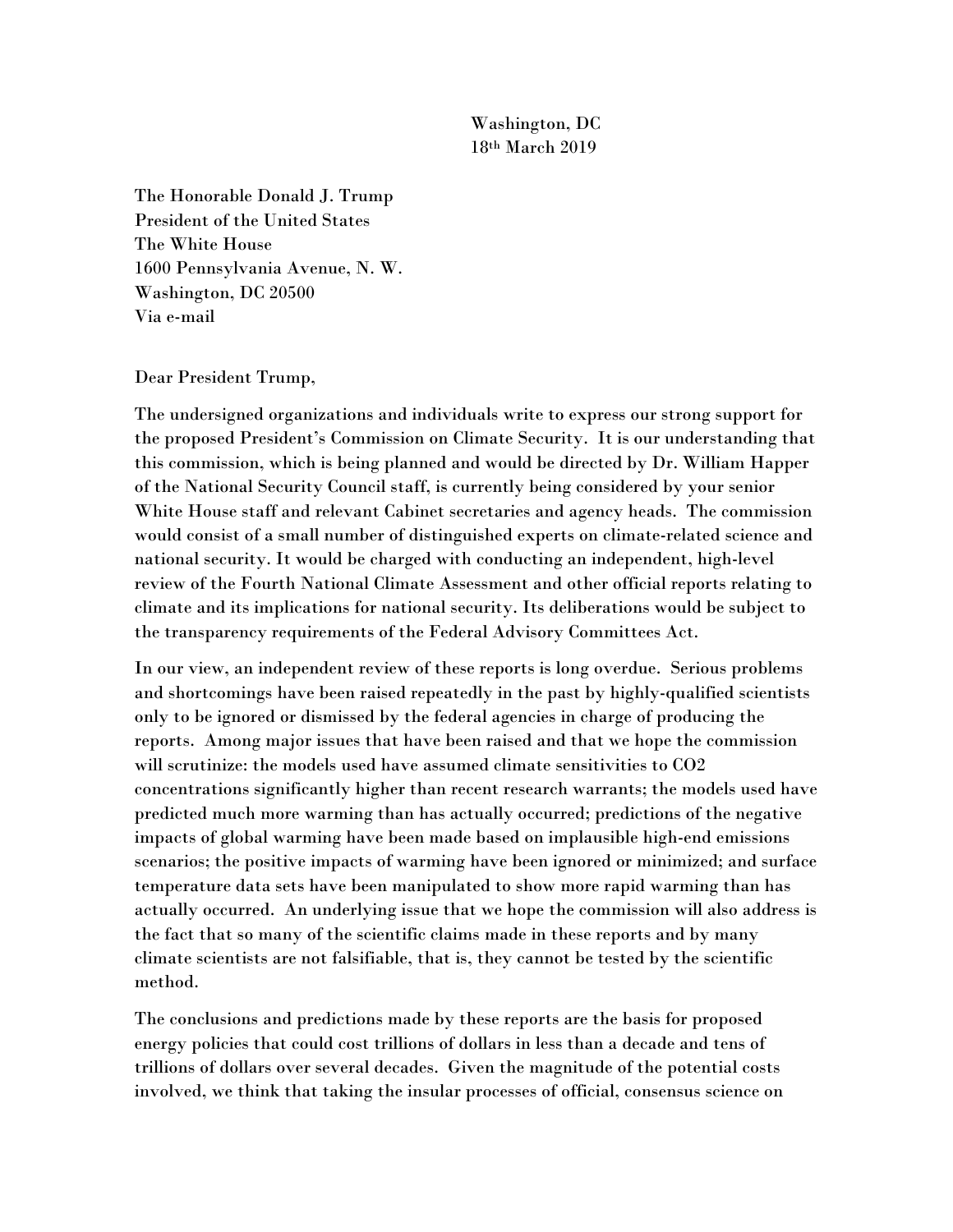trust, as has been the case for the past three decades, is negligent and imprudent. In contrast, major engineering projects are regularly subjected to the most rigorous and exhaustive adversarial review. We suggest that climate science requires at least the same level of scrutiny as the engineering employed in building a bridge or a new airplane.

We note that defenders of the climate consensus have already mounted a public campaign against the proposed commission. We find this opposition curious. If the defenders are confident that the science contained in official reports is robust, then they should welcome a review that would finally put to rest the doubts that have been raised. On the other hand, their opposition could be taken as evidence that the scientific basis of the climate consensus is in fact highly suspect and cannot withstand critical review.

We further note that opponents of the proposed commission have already stooped to making personal attacks on Dr. Happer. Many signers of this letter know Dr. Happer personally and all are familiar with his scientific career. We know him to be a man of high capabilities, high achievements, and the highest integrity.

It has been reported that some officials within your administration have proposed an internal working group as an alternative to an independent commission subject to FACA. Insofar as an internal working group would consist of federal career scientists reviewing their own work, we think this alternative would be worse than doing nothing.

Although an independent commission of distinguished scientists would have high credibility, we do not mean to imply that its report should be the end of the matter. We therefore suggest that the National Academies of Science and Engineering would be appropriate bodies to conduct an initial review of the commission's report.

Mr. President, you have made a number of comments in recent years expressing doubts about the global warming consensus. Many of the signers of this letter have been similarly skeptical. Without prejudging the results, we think that a review of climate science produced by an independent, high-level commission would be a fair test for your views (and ours): either it would provide a sound basis for revising your views or it would confirm your views and confound your critics.

For these reasons, we urge you to create by Executive Order a President's Commission on Climate Security. Thank you for considering our views.

Sincerely,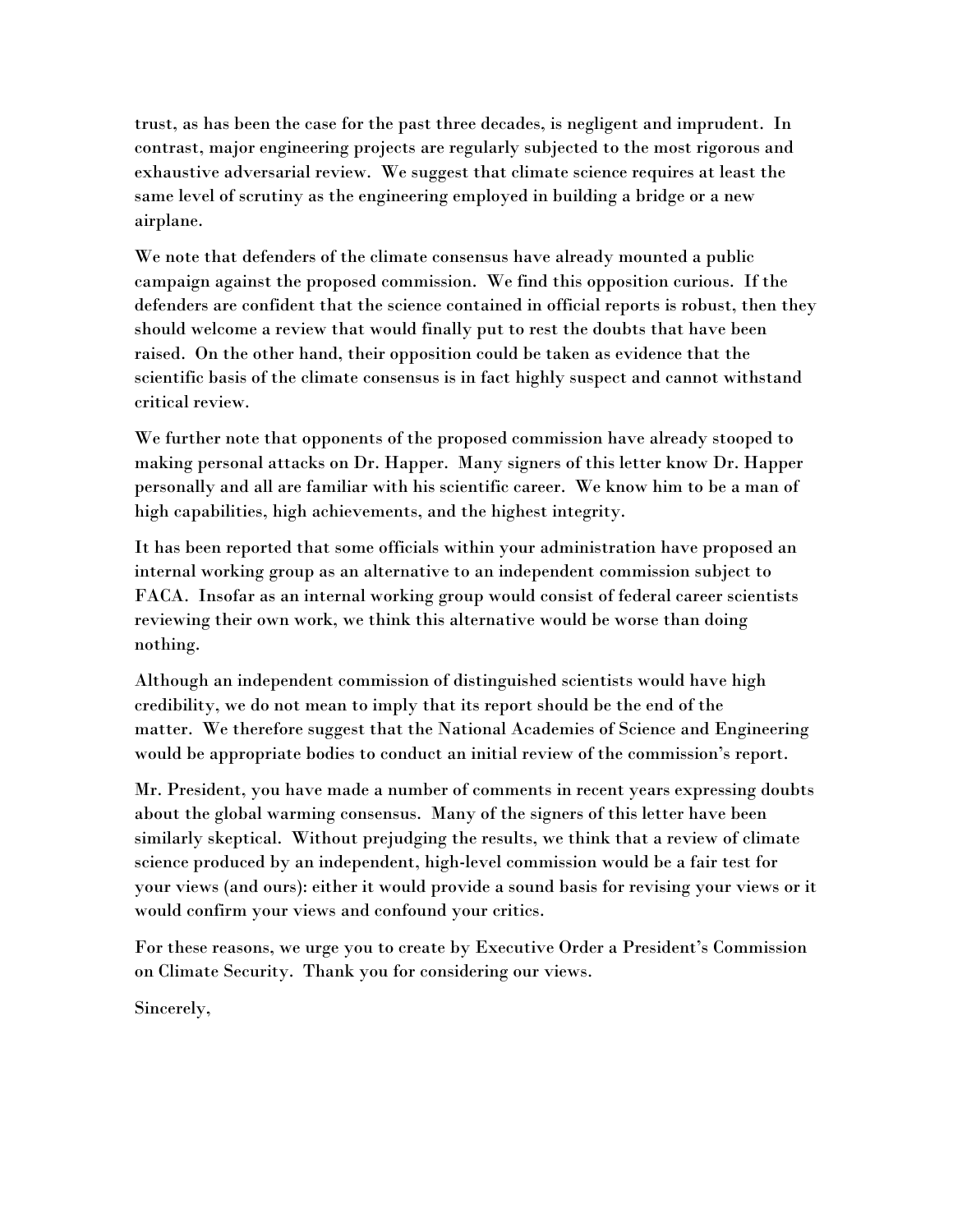

Myron Ebell, Director, Center for Energy and Environment and Marlo Lewis, Senior Fellow Competitive Enterprise Institute



Tim Huelskamp, Ph. D., President and CEO and Joseph L. Bast, Founder and Senior Fellow The Heartland Institute



Adam Brandon, President FreedomWorks



AMERICAN<br>ENERGY ALLIANCE

Tim Chapman, Executive Director Heritage Action for America

Thomas Pyle President American Energy Alliance





JunkScience.com All the junk that's fit to debunk.



Thomas Schatz, President Citizens Against Government Waste

Craig Rucker, President and Marc Morano, Publisher, CFACT's Climate Depot Committee For A Constructive Tomorrow (CFACT)

Steve Milloy, Publisher Junk Science

James L. Martin, Founder and Chairman and Saulius "Saul" Anuzis, President 60 Plus Association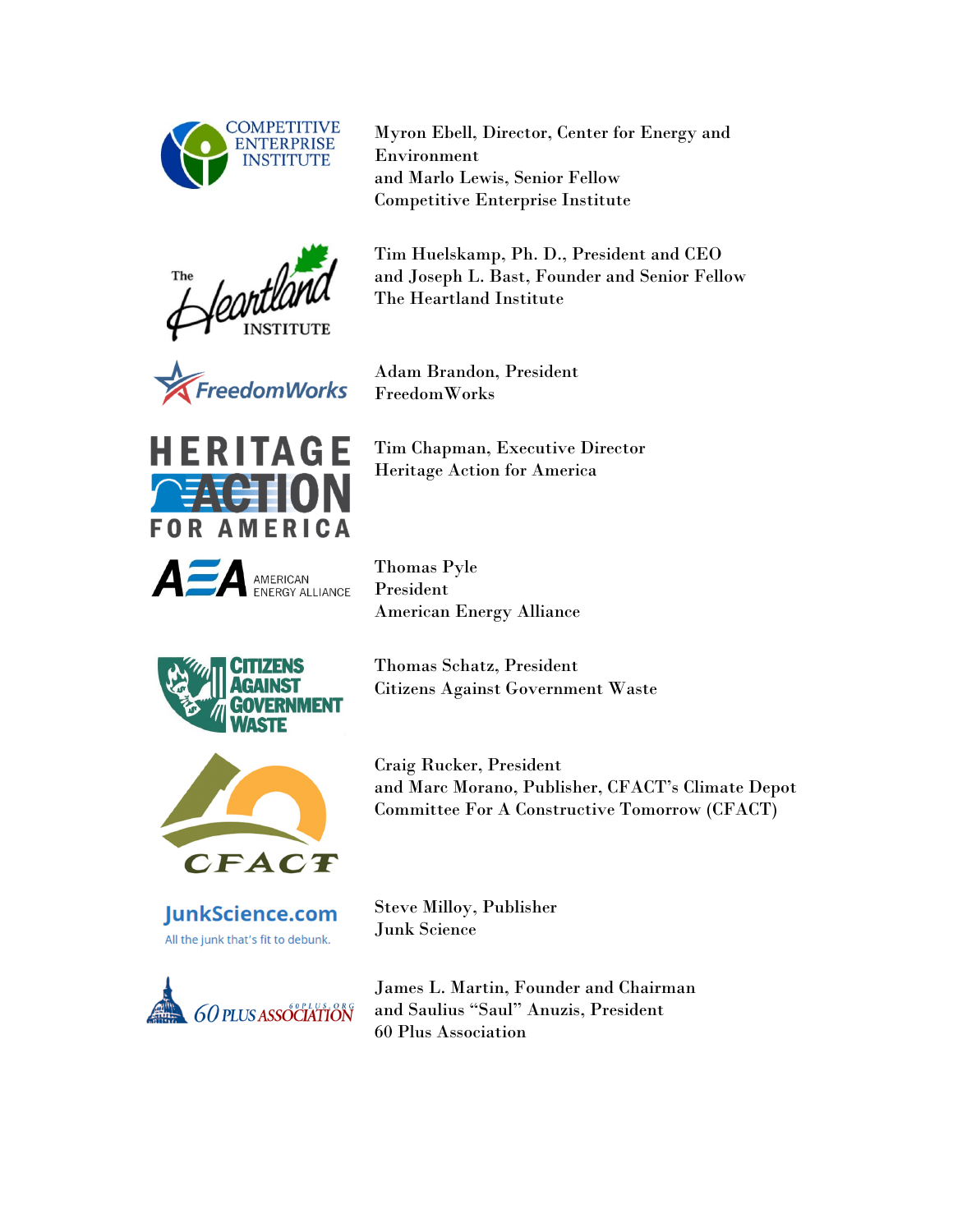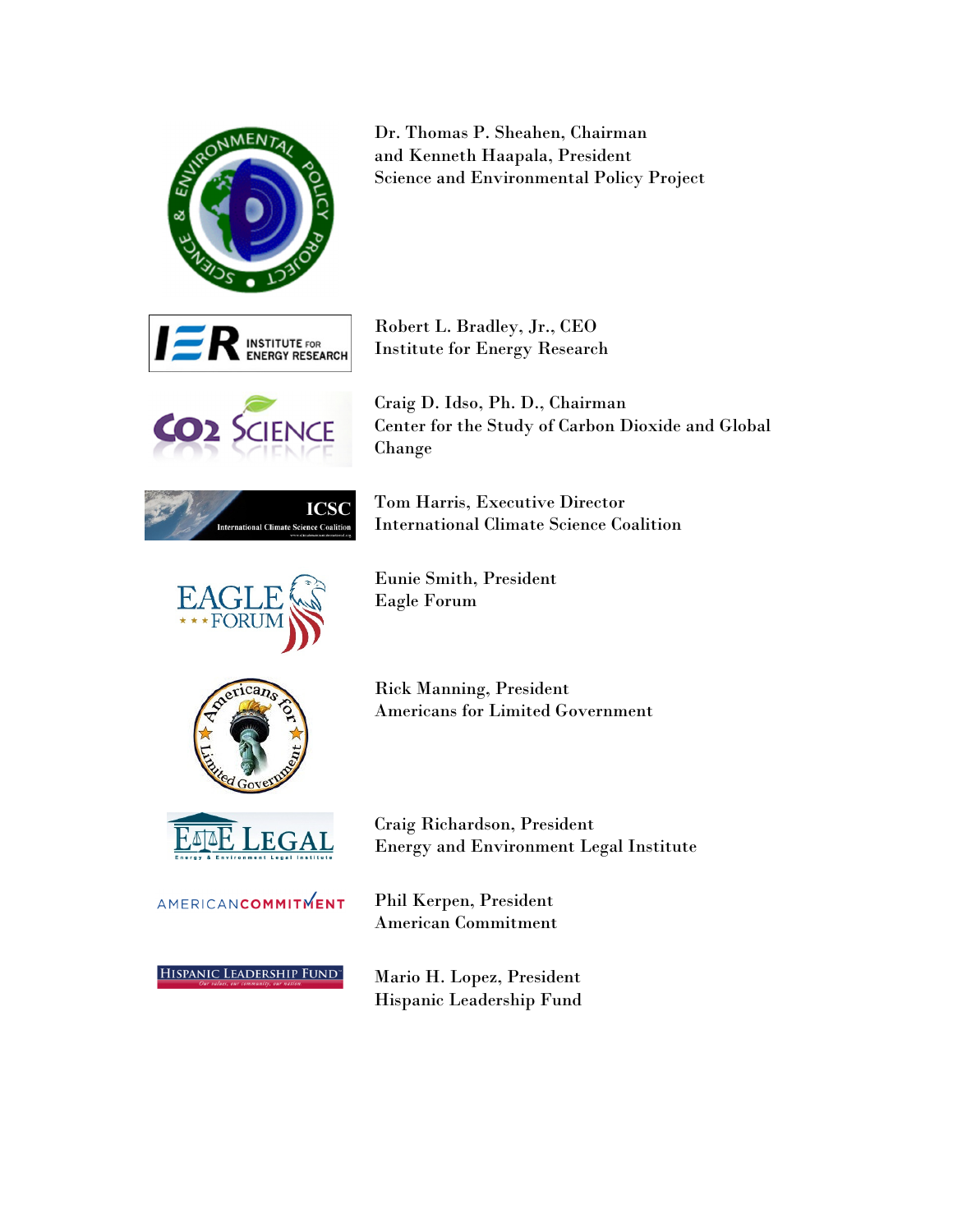

Al Regnery, Chairman Conservative Action Project



Bill Walton, Chairman CNP Action, Inc.





Jennifer Fielder, CEO American Lands Council

Tom DeWeese, President American Policy Center



Ethan Allen Institute

Andrew Langer, President Institute for Liberty

David T. Stevenson, Policy Director and Clinton S. Laird, Advisory Council Caesar Rodney Institute

Rob Roper, President Ethan Allen Institute

Kory Swanson, President and CEO John Locke Foundation



LIBERTY · OPPORTUNITY · PROSPERITY





Paul Gessing, President Rio Grande Foundation

Jason Hayes, Director of Environmental Policy The Mackinac Center for Public Policy

Kathleen Hartnett White, Senior Fellow and Director, Armstrong Center for Energy and the Environment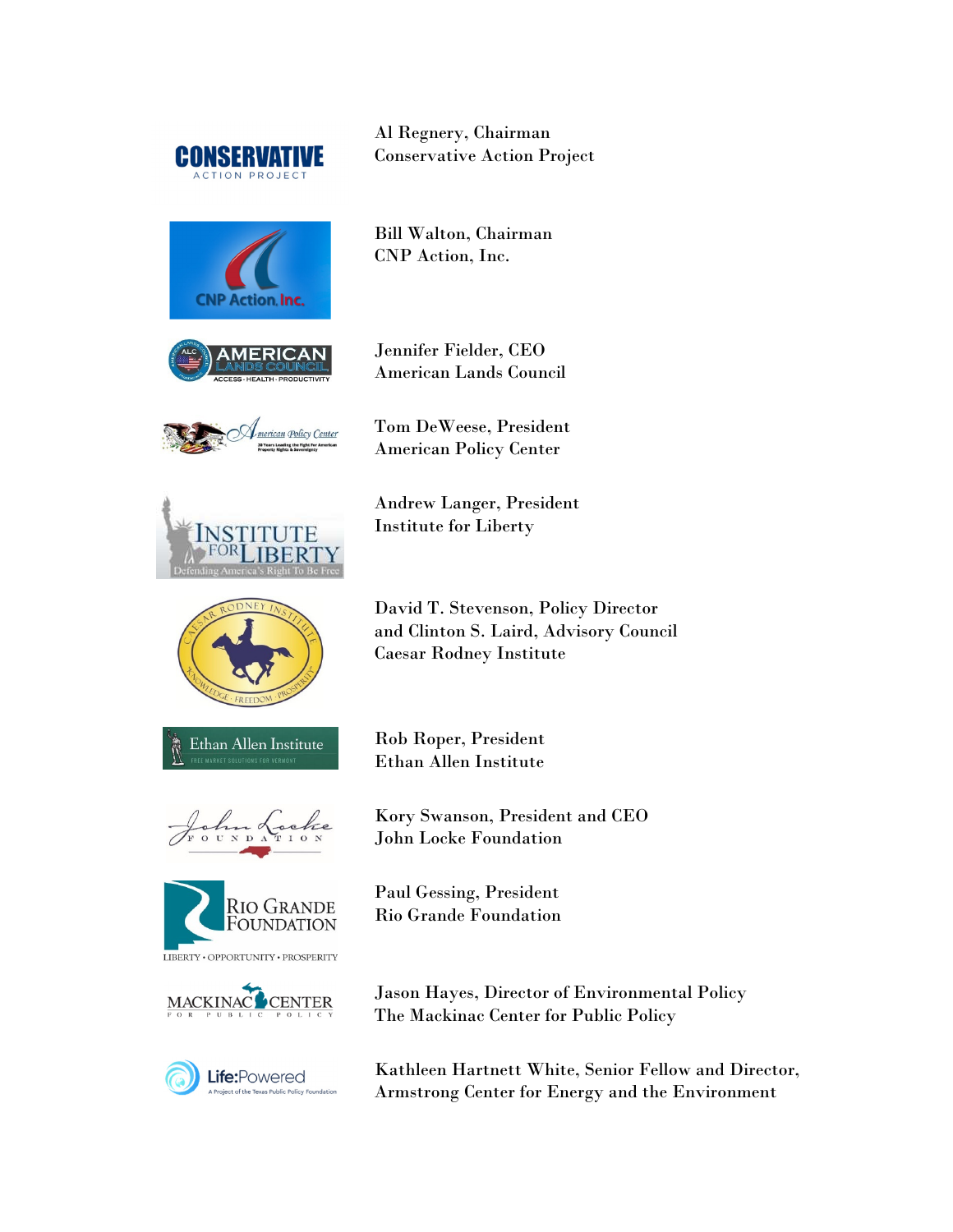Life: Powered, a Project of the Texas Public Policy Foundation



Daniel Turner, Founder and Executive Director Power the Future

John Droz, Jr., Founder Alliance for Wise Energy Decisions



Alex Epstein, Founder Center for Industrial Progress



Mark Mathis, President Clear Energy Alliance





Mandy Gunasekara, Founder Energy 45 Fund

Peter Ferrara, Chief Consultant and David Wallace, President and Founder FAIR Energy Foundation



Mark Anderson, Executive Director & Host and Karla Davenport, Co-Owner & Producer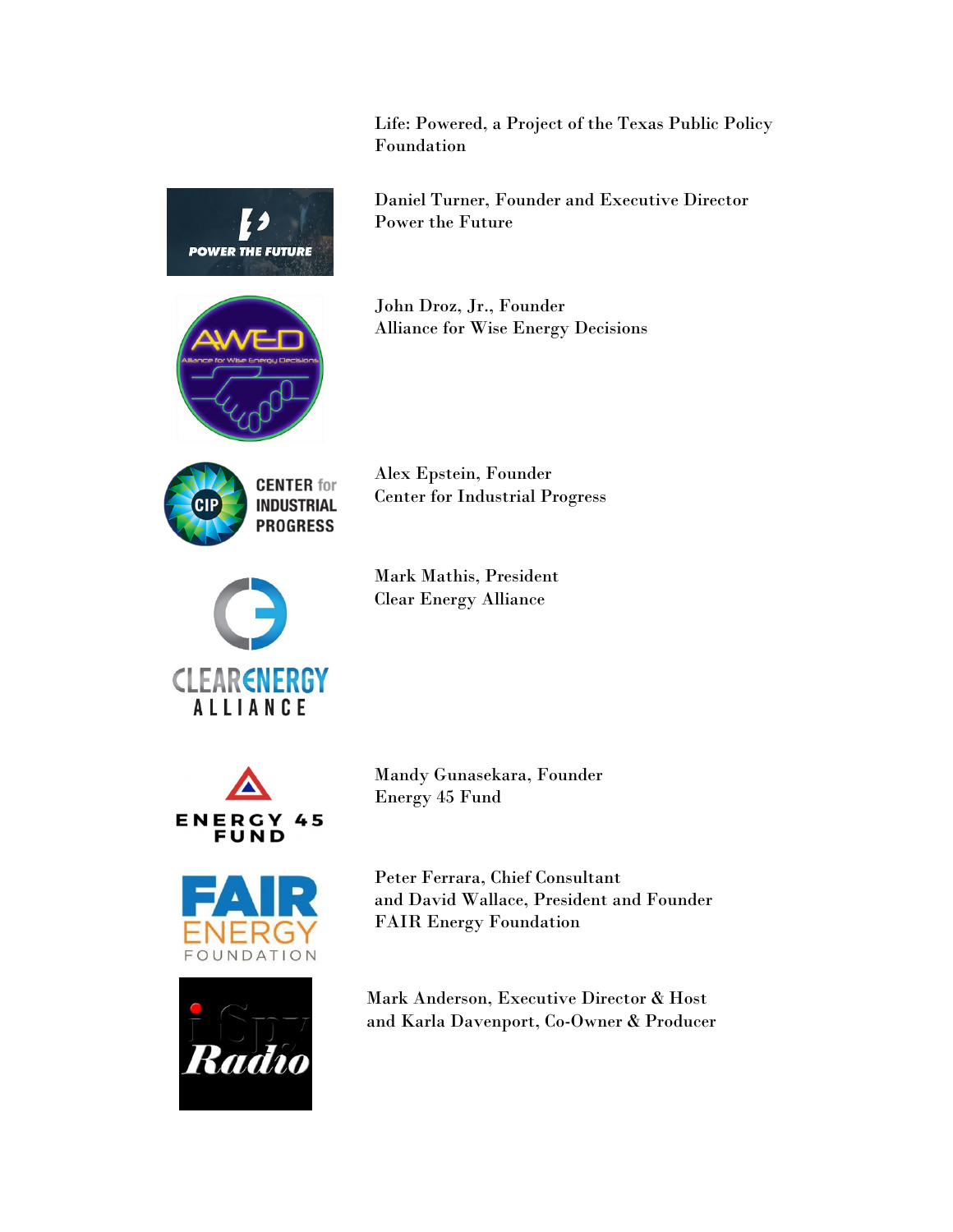Affiliations of the individuals listed alphabetically below are given for identification purposes only. Academic affiliations have been placed in parentheses to make this doubly clear.

Peter F. Alexander, L. A., Landscape Architect Planner

J. Scott Armstrong, Ph. D., (Professor, University of Pennsylvania)

Charles R. Anderson, Ph. D., President and Principal Scientist, Anderson Materials Evaluation

Dennis T. Avery, Co-author (with S. Fred Singer) of Unstoppable Global Warming: Every 1,500 Years

Timothy Ball, Ph. D., Author of Human Caused Global Warming

Joe Bastardi, Chief Meteorologist, Weatherbell.com, Author of The Climate Chronicles

Charles G. Battig, M. S., M. D., Policy Adviser, The Heartland Institute

E. Calvin Beisner, Ph. D., Founder and National Spokesman, Cornwall Alliance for the Stewardship of Creation

Denis Beller, Ph. D., Lt. Col., USAF (ret.), (Research Professor, Department of Mechanical Engineering, University of Nevada, Las Vegas)

Edwin X. Berry, Ph. D. (Physics), Climate Physics, LLC, Montana

Joseph Bevelacqua, Ph. D., CHP, RRPT, President, Bevelacqua Resources

Mark J. Block, CEO, Mother Nature's Trading Company

Karl Bohnak, Chief Meteorologist, WLUC, Marquette, Mich.

Vice Admiral Edward S. Briggs, U. S. Navy (ret.)

William Butos, Ph. D., (Ferris Professor, Emeritus, Trinity College)

Mark L. Campbell, (Professor, United States Naval Academy)

Alan Carlin, Ph. D., Senior Analyst (ret.), Environmental Protection Agency, CarlinEconomics.com

Mark J. Carr, Channel Design Group

Jeffrey A. Casey, Ph. D., President, Rockfield Research, Inc.

Dr. Ian Clark, P. Geo., (Professor, Department of Earth and Environmental Sciences, University of Ottawa)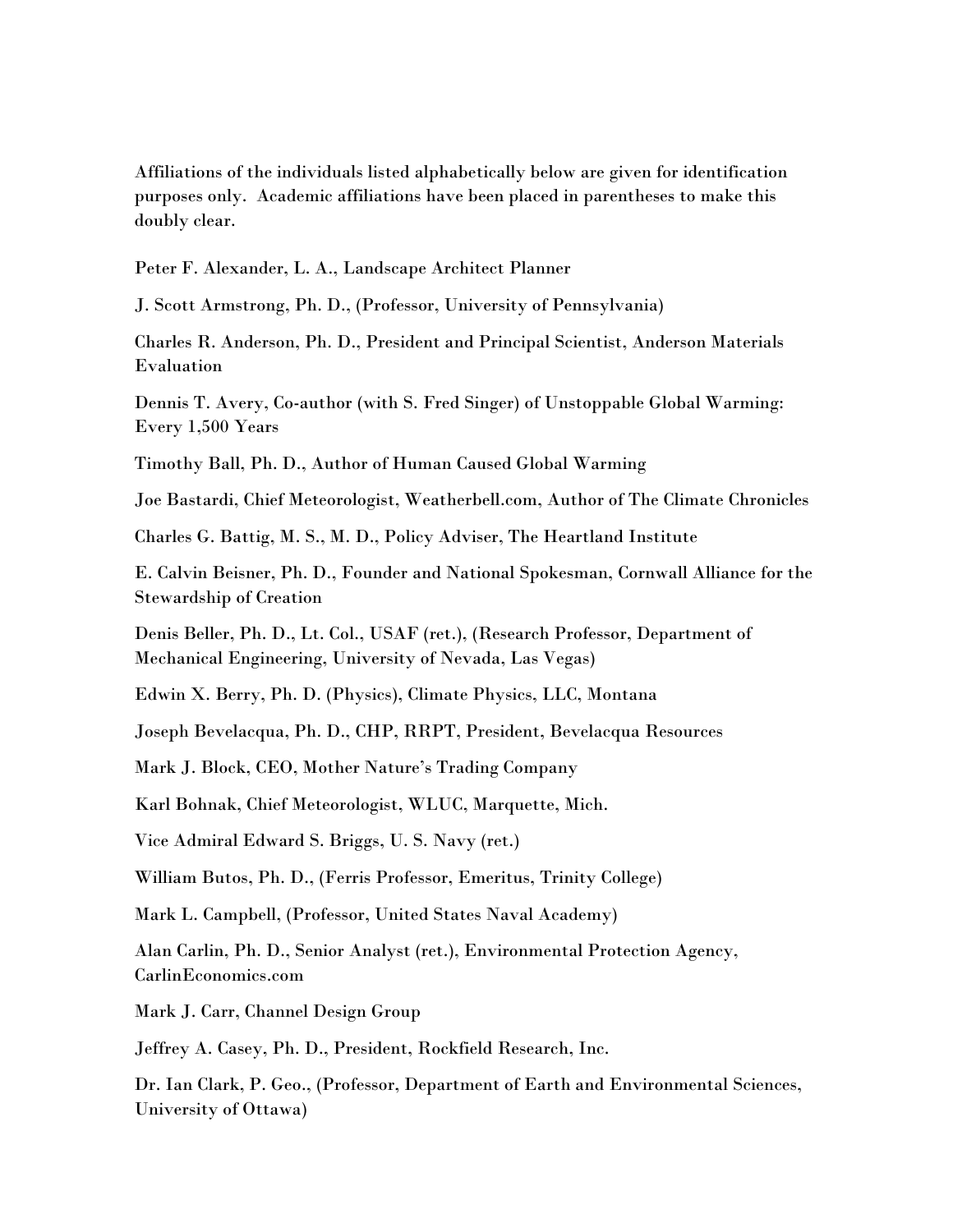Dr. Imelda Connolly, Connolly Scientific Research Group

Dr. Michael Connolly, Connolly Scientific Research Group

Dr. Ronan Connolly, Center for Environmental Research and Earth Sciences (CERES)

Donn Dears, B. S., (Engineering), Senior Executive, General Electric Company (ret.), Author of Clexit for a Brighter Future

Paul deWitt, M. A., U. S. Navy (ret.)

David Deming, Ph. D. (Geophysics), (Professor of Arts and Sciences, University of Oklahoma)

James D. Derbonné, Aerospace Engineer for Mercury, Apollo, Space Shuttle, and Space Station Programs, NASA (ret.)

Harold H. Doiron, Ph. D. (Mechanical Engineering), Chairman, The Right Climate Stuff Research Team, Engineer, NASA (ret.)

Becky Norton Dunlop, Former Assistant Secretary of the Interior, Former Virginia Secretary of Natural Resources

George S. Dunlop, Former Assistant Secretary of Agriculture for Natural Resources and Environment, former Principal Deputy Assistant Secretary of the Army for Civil Works

John Dale Dunn, M. D., J. D., Policy Adviser, The Heartland Institute

Robert W. Endlich, M. S. (Meteorology), Principal, Cruces Atmospheric Sciences Forum, Lt. Col., USAF (ret.)

Vincent J. Esposito, Sc. D., former Westinghouse Vice President, (Adjunct Professor, University of Pittsburgh)

Bruce M. Everett, Ph. D.

Peter Felker, Ph. D., Los Angeles, California

Neil L. Frank, Ph. D., former Director, National Hurricane Center

Patrick Frank, Ph. D., (SLAC National Accelerator Laboratory, Stanford University)

Gordon J. Fulks, Ph. D. (Physics—University of Chicago)

Terry Gannon, Ph. D., Climateintro.com

Grace Germany, NASA (ret.)

Ivar Giaever, Ph. D., Nobel Prize Winner in Physics 1973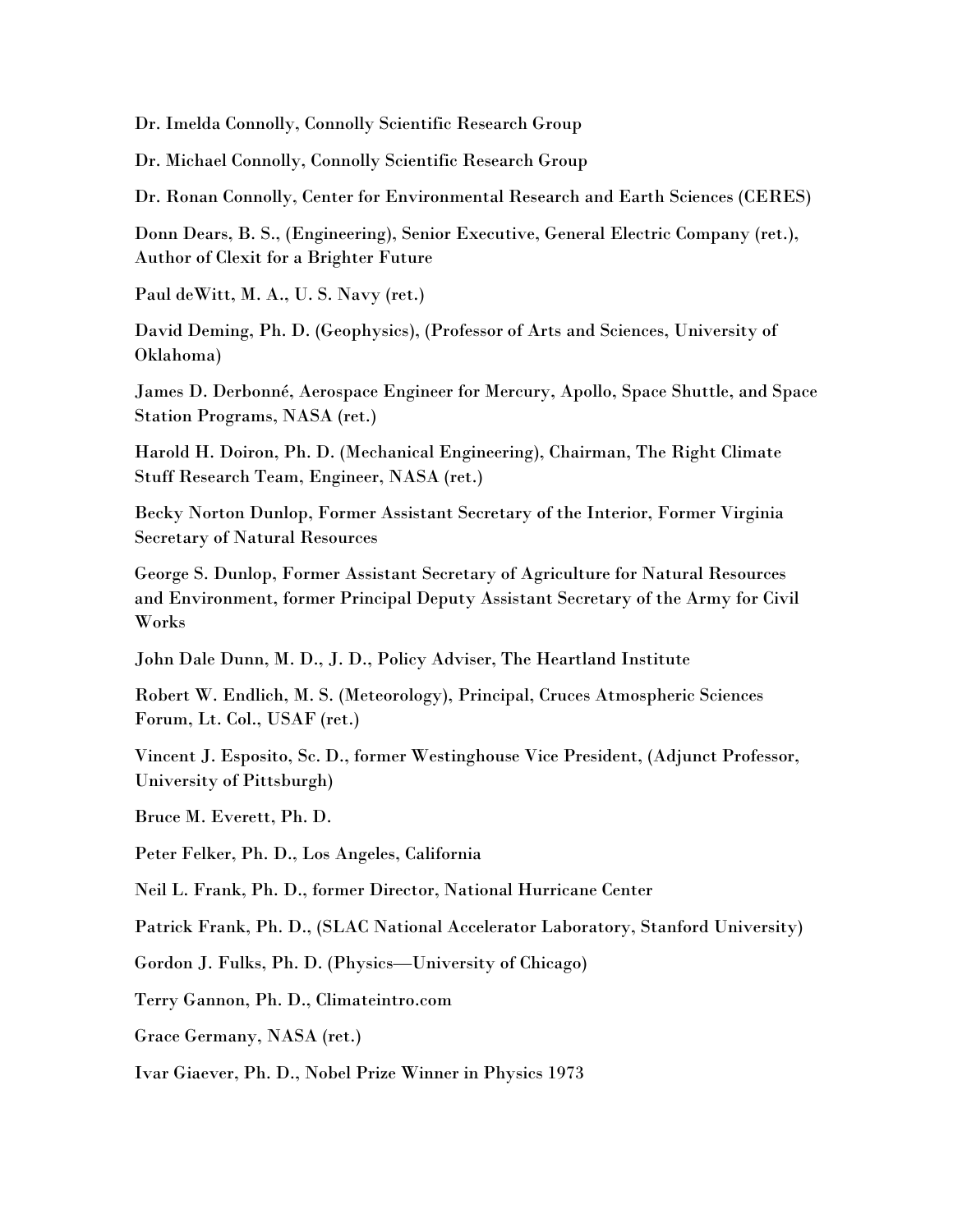Leo Goldstein, M. Sc., President, Science for Humans and Freedom Institute

Laurence I. Gould, Ph. D., (Professor of Physics, University of Hartford)

Prof. Dr. Hermann Harde, (Helmut-Schmidt University, Hamburg, Germany)

Larry Hart, Hartco Strategies

Howard Hayden, Ph. D., (Professor Emeritus of Physics University of Connecticut)

Thomas Hayward, Admiral, U. S. Navy (ret.)

Dennis Hedke, Consulting Geophysicist, Hedke-Saenger Geoscience, Ltd.

Tom Hennigan, (Associate Professor of Organism Biology and Ecology, Truett McConnell University)

James H. Hollingsworth, M. A.

Mark L. Hopkins, BSEE, J. D, MLB

William B. Howard, B. S.

Christopher C. Hull, Ph. D., Senior Fellow, Americans for Intelligence Reform

Jon P. Kahler, M. S., Retired Meteorologist

Richard A. Keen, Ph. D., (Professor Emeritus of Atmospheric Science, University of Colorado)

Hugh Kendrick, Ph. D., P. E., Former Director, Plans and Analysis, Nuclear Reactor Research, U. S. Department of Energy

Sheryl Kaufman, Corporate Chief Economist (ret.), Phillips Petroleum Company

Madhav Khandekar, Ph. D., Scientist (ret.), Environment Canada

William L. Kovacs, J. D., Former Senior Vice President for Environment, Technology, and Regulatory Affairs at a major trade association

Hans U. Kurr, Simultaneous Interpreter (ret.), United Nations

Gary Kyle, (Professor of Physics Emeritus, New Mexico State University)

David R. Legates, Ph. D., (Professor, University of Delaware)

Jay Lehr, Ph. D., Science Director, The Heartland Institute

Jonathan A. Lesser, Ph. D., President, Continental Economics, Inc.

Floy Lilley, J. D., Special Projects, Mises Institute

Anthony R. Lupo, (Professor, Columbia, Missouri)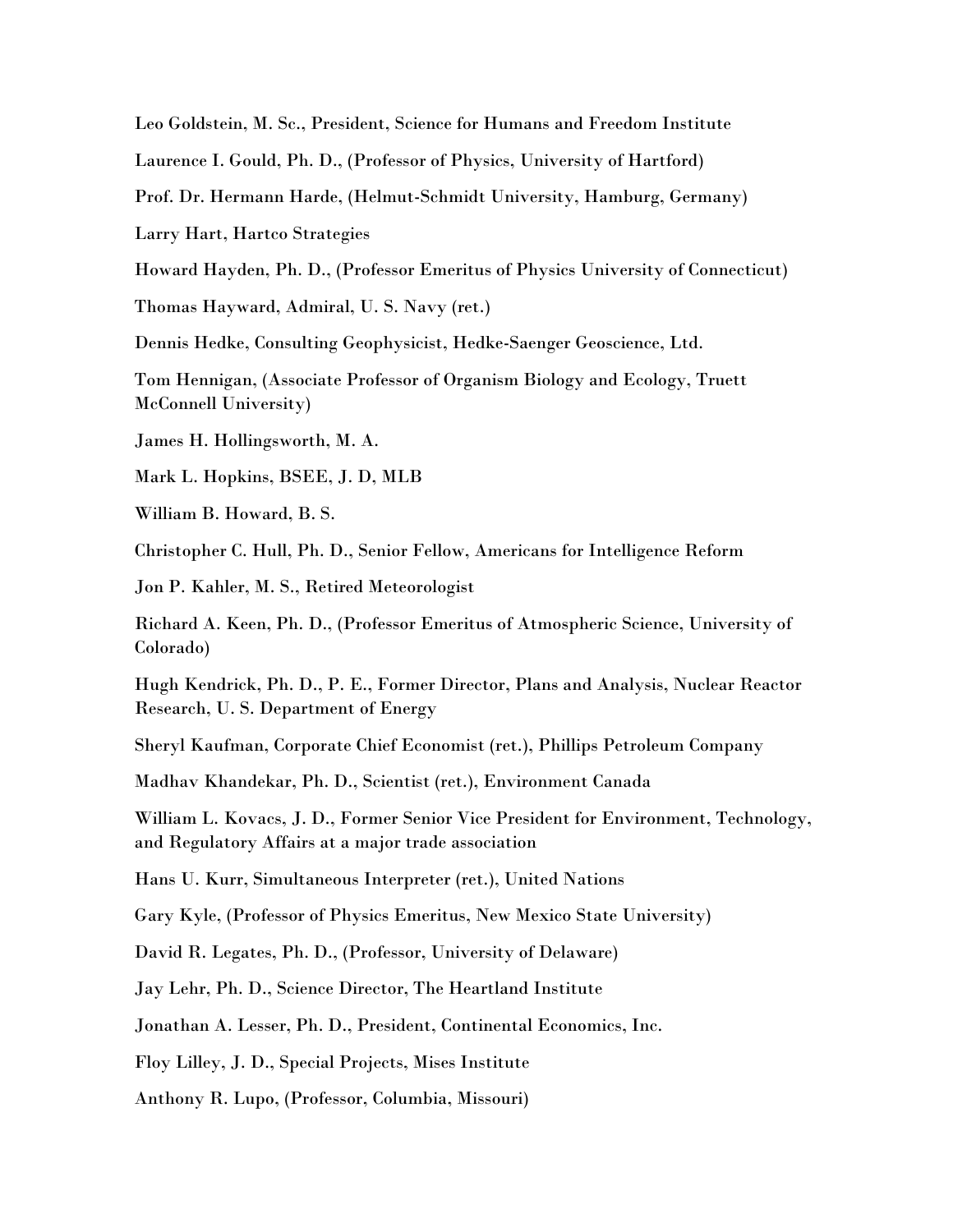Robert Lyman, Energy Economist, ENTRANS Policy Research Group

Matthew Malkan, Ph. D., Los Angeles, California

Martin J. Mangino, Ph. D., (Virginia Commonwealth University)

R. Timothy McCrum, J. D., Member of the DC and Supreme Court Bars, Washington, D. C.

Michael McKenna, Former Trump Transition head for Department of Energy, FERC, and NRC

Patrick J. Michaels, Ph. D., Past President, American Association of State Climatologists

Dennis M. Mitchell, CPA (ret.), Qualified Environmental Professional

Deroy Murdock, Contributing Editor, National Review Online

Miles J. Novy, M. D., (Emeritus Professor and Senior Scientist, Oregon Health Sciences University)

Dennis G. Ortega,

James M. Peacock, Aerospace Engineer (ret.) for Apollo, Sky Lab, and Space Shuttle Programs, NASA, U. S. Air Force Research and Development

Charles W. Pennington, M. S., MBA, Vice President, NAC International (ret.)

Charles A. Perry, Ph. D., Climatologist

John W. Peterson, Burke, Va.

Brian Pratt, Ph. D., (University of Saskatchewan)

A. G. Randol III, Ph. D., Virginia Scientists and Engineers for Energy and Environment

Allen Rogers, CEO, ALR Consulting

Bernard Rosenbaum, Senior Engineer (ret.), Propulsion and Power Division, NASA Johnson Space Center

James H. Rust, Policy Adviser, The Heartland Institute, (Professor of Nuclear Engineering (ret.), Georgia Tech)

Gary D. Sharp, Ph. D., Scientific Director, Center for Climate and Ocean Resources Study

Hal Shurtleff, Director, Camp Constitution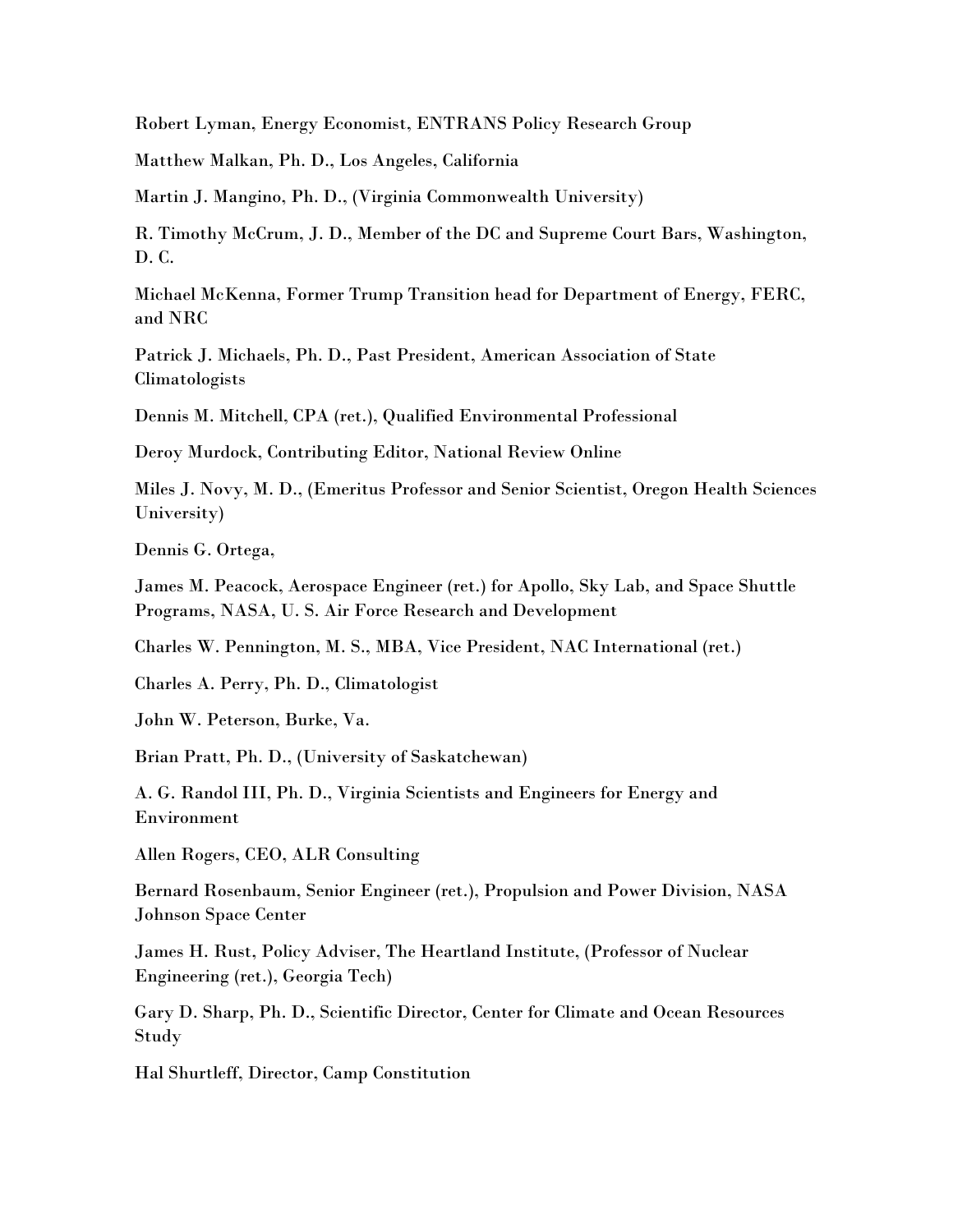Willie Soon, Ph. D., Solar and Atmospheric Physicist

Roy W. Spencer, Ph. D. (Meteorology), (University of Alabama Huntsville)

Charles N. Steele, Ph. D., (Herman and Suzanne Dettwiler Chair in Economics, Hillsdale College)

J. Eldon Steelman, Ph. D. (Electrical Engineering)

Ted Stout, D. C.

Szymon Suckewer, Ph. D., D. Sc. (Habilitation), (Professor Emeritus, Princeton University)

Michael C. Sununu, S. B. (MIT)

Daniel Sutter, (Professor of Economics, Troy University)

Brendon Swedlow, Ph. D, J. D., (Associate Professor, Northern Illinois University)

Thomas Tanton, Energy and Environment Legal Institute

Mitchell Taylor, Ph. D., (Adjunct Professor, Lakehead University), Former Member of the IUCN/SSC Polar Bear Specialists Group

Nancy J. Thorner, Lake Bluff, Ill.

David H. Tofsted, Ph. D. (Electrical Engineering), former Senior Research Physicist, U. S. Army Research Laboratory, White Sands Missile Range

Cecil Joe Tomlinson, Senior Principal Engineer (ret.), Boeing Company

Brian Gregory Valentine, D. Eng., U. S. Department of Energy, (University of Maryland)

Donald R. van der Vaart, Ph. D. (Trinity College, Cambridge), P. E., J. D., Former Secretary, North Carolina Department of Environmental Quality

Phil Volker, President, ERF/WMG Companies, Inc.

Lance Wallace, Ph. D. (Astrophysics), EPA Office of Research and Development (ret.)

Anthony Watts, Meteorologist and Publisher, Watts Up With That?

Steven Weismantel, Connecticut Climate Realists

Chuck F. Wiese, Meteorologist, Weatherwise, Inc.

Adam Wildavsky, S. B. (MIT), Senior Software Engineer (ret.), Google

David Wojick, Ph. D.